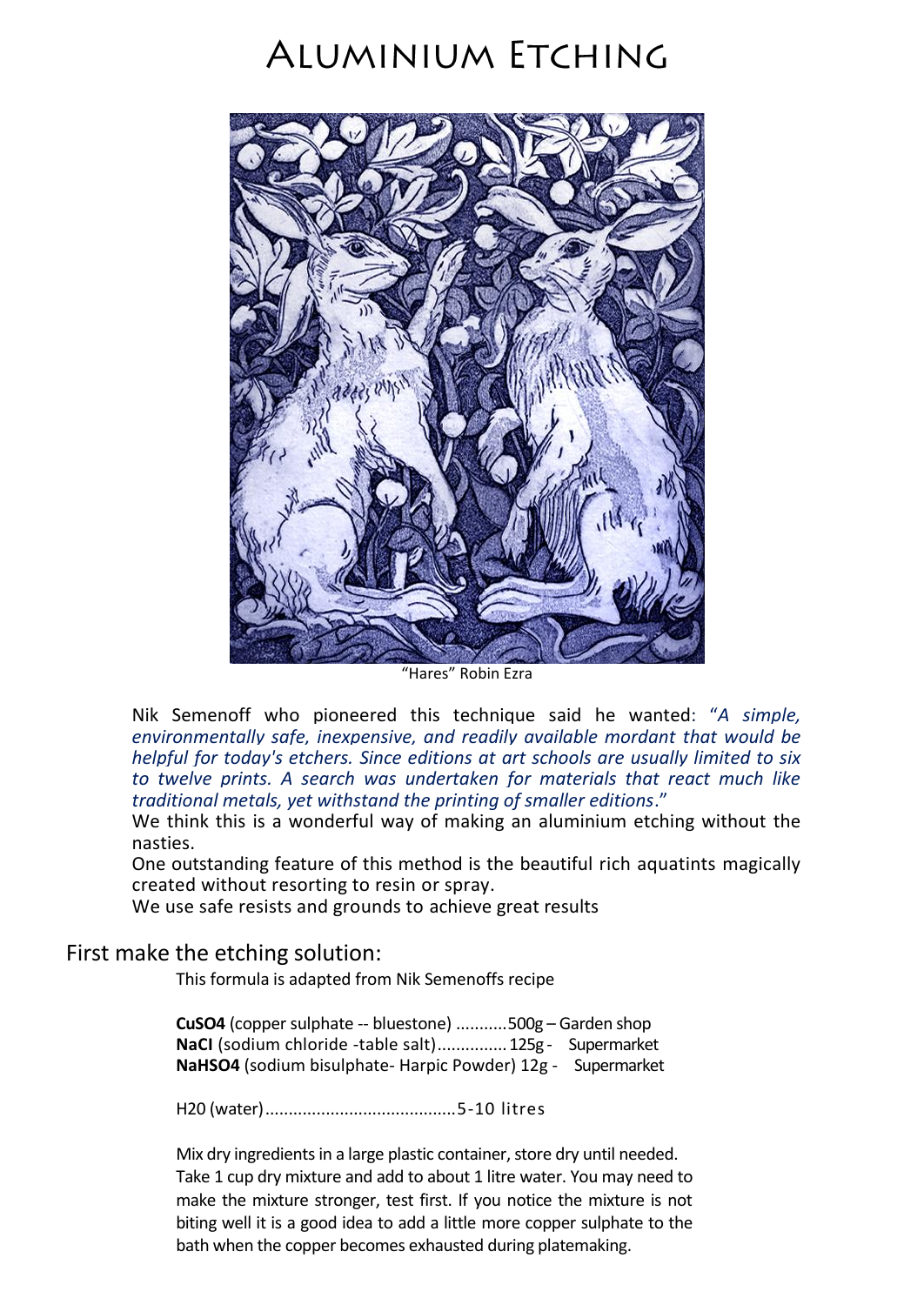# Clean & degrease the plate

Use a scourer and cream cleanser such as Jiff, dry with a hairdryer. If there are scratches it may be necessary to use fine wet and dry sandpaper rinse and dry. Protect the back of the plate with contact film.

### Applying the ground or stop out

We use Gripset Betta acrylic bitumen rubber paint as a stopout & ground. Use 3 or 4 thin layers of paint thinned with a little water and applied with a sponge for best results, dry between layers**. See Betta bitumen paint notes below.**

If using acrylic based stop outs such as Golden and Future floor polish dry thoroughly by applying heat before immersing in the etching bath, a few minutes on the hot plate will dry the plate.

After applying the ground the image can be drawn into the plate with an etching needle

Wax crayon, copha/crisco and Sharpies make interesting stop outs

#### Etching the plate

For etched line work, use gloves to immerse the plate in the etching bath for 15-20 minutes until the depth of the etched line can be felt with an needle. The time depends on the strength of the etching bath mixture. The bath loses strength during use and must be replenished by adding a little more dry mixture to bring the colour back up.

Clean off the ground - see bitumen paint notes below - degrease and dry then begin stopping out the lightest tone, immerse in the bath for 1 minute.

Take plate out and rinse and dry before applying further stop-out for the next tone.

Because of the action of the etchant on the metal a good aquatint is achieved without recourse to resin etc. DON'T feather, it is best to leave the surface untouched while the plate is etching to avoid unwanted marks. Keep repeating the process from the lightest to darkest tones making the times longer for example, 2mins, 5 mins, 10 mins, between tones, the longer the time the darker the tone.

When the darkest tone has been achieved, rinse with water and clean off the stop-out with whatever solvent is necessary then remove the backing contact.

The plate is now ready for printing.

## Some safer stop-outs, grounds & their solvents

To remove Betta acrylic bitumen paint – VCA (Vegetable Cleaning Agent) or acetone. Golden stop-out varnish - remove with cloudy ammonia then detergent in warm water Long life acrylic floor polish - use a few drops of blue food colour to tint the polish remove after etching with cloudy ammonia then rinse

Wax based crayon - remove with VCA or odourless solvent, then hot soapy water Copha or Crisco melt on hotplate - remove with tissue then hot soapy water Sharpie pen - acetone to remove

NOTE: When using ammonia, acetone or odourless solvent - wear gloves and use a fume cupboard or complete the process outside.

VCA - Vegetable Cleaning Agent, wear gloves when using then degrease with cream cleanser such as Jiff & rinse the plate well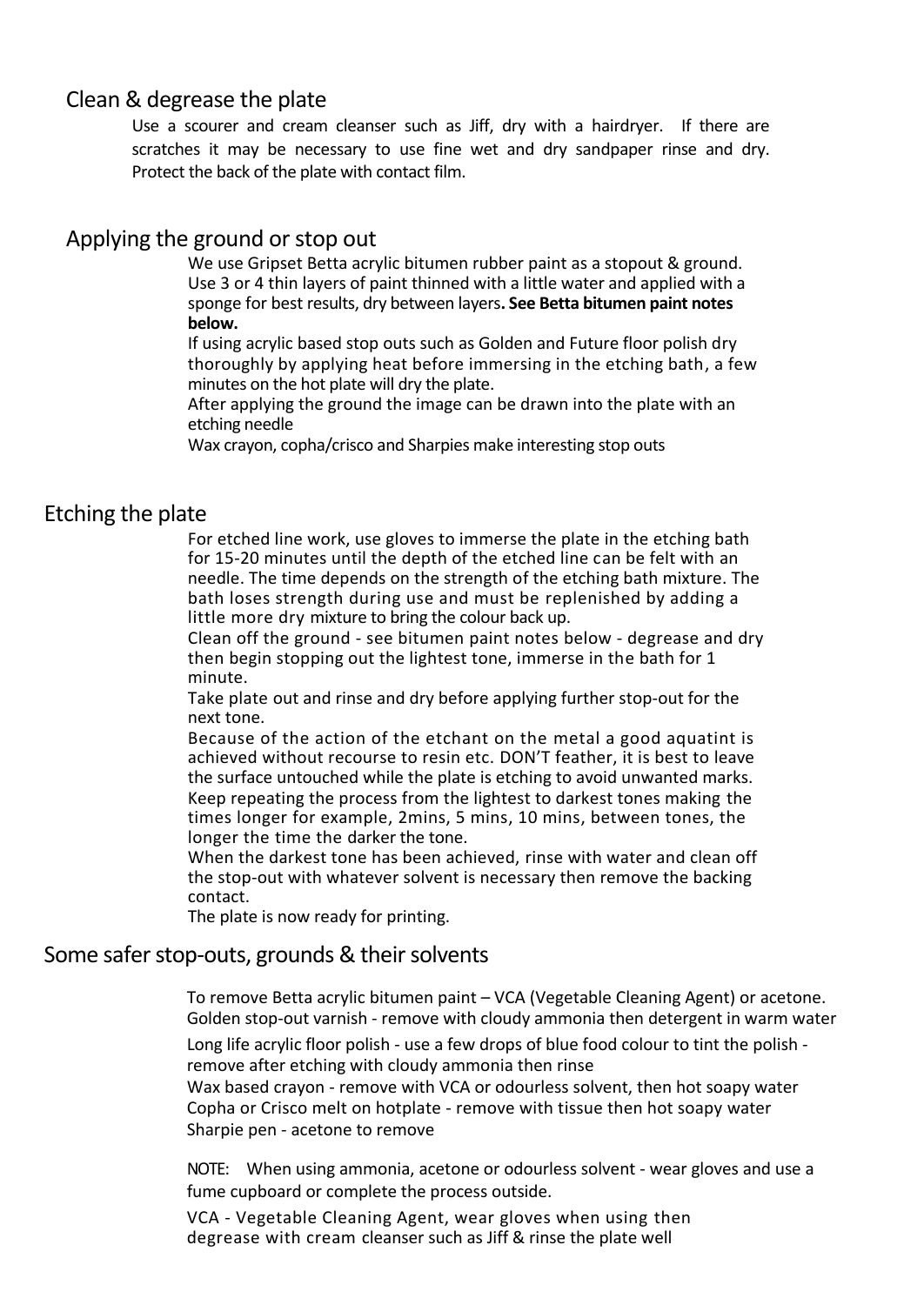Gripset Betta bitumen rubber paint is a product used in industry as a waterproofing agent for roofs etc. As a stopout it is a preferable alternative to the turps based traditional bitumen paint. It has NO VOCs and is not classified as hazardous according to criteria of Worksafe Australia.

Gripset bitumen rubber paint available at hardware & paint supply stores.

There is no discernible odour when using the paint unlike the traditional counterpart and it is water mixable for ease of use. It can be applied as a ground (applied with a sponge) and also as a stop out. Water needs to be added so that it is not too thick - where it was very thick it resisted the etching needle and where too thin it was foul bitten. A little practice will determine the best thickness.

To remove soak in a bath of VCA - Vegetable Cleaning Agent – a safe solvent. Altogether it is far more pleasant to use than bitumen paint, no discernible fumes, easier to apply and dries quickly with the help of a hairdryer or a minute or two on the hotplate.

Degrease – The more evenly you scour the surface the better your aquatint will be. Scrub the plate with a scouring pad and a cream cleanser, rinse and dry with a towel or hairdryer Cover the back of the plate with contact film. Keep fingers off the surface until the ground is applied





Ground painted on too thinly optimal thickness drawing with etching needle etching as usual

#### Bitumen rubber as a ground

Try not to paint too thinly, see picture above left, a thin coat like this will foul bite.

Conversely, a coat painted on too thickly may resist the etching needle. A little practice will determine the best thickness.

After using this material for a few years we think that the best way to apply is to add water to the paint and coat with 3 or 4 **thin** coats using a sponge & completely cover the plate, dry between coats and make sure the plate has cooled completely before adding the next coat.

Keep your sponge in plastic to prevent it drying out. After etching remove with VCA or Acetone, degrease, rinse and dry before stopping out for tones.